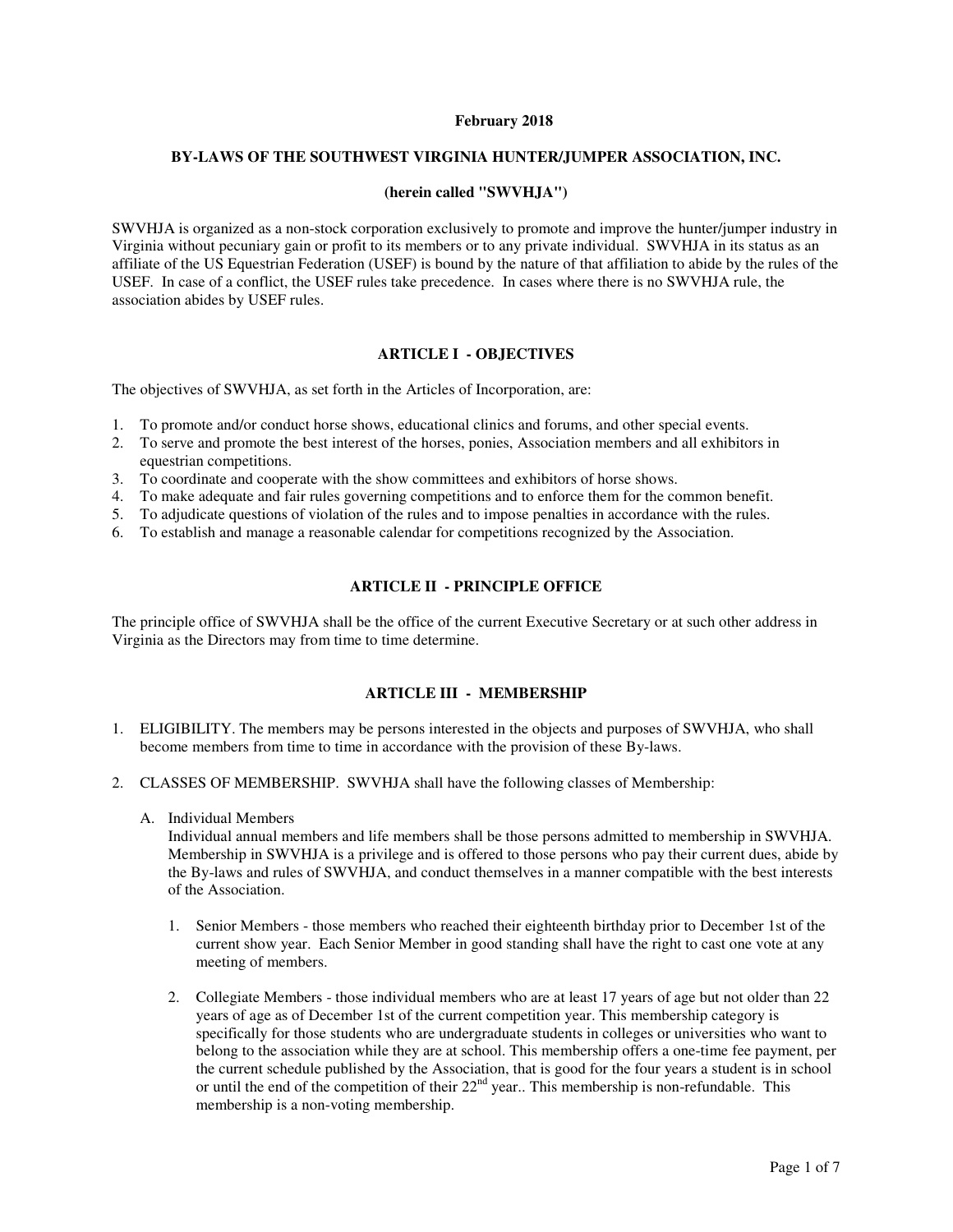- 3. Junior Members those members who have not reached their eighteenth birthday prior to December 1st of the current show year, and who do not qualify as Senior Members. Junior Members shall not be entitled to vote at any meetings of members, but may attend such meetings.
- B. Farm Recording

A Farm Recording is available *to individual members* who wish to show horses under a farm name. A one time only recording fee will be charged. Recorded Farms of members are not entitled to any other privileges as an individual member.

### 3. TERMINATION OF MEMBERSHIP.

No membership shall be transferable. Each membership shall terminate at any time upon the resignation of the member, or at any time by vote of the Directors at any regular or special meeting called for this purpose, at which a quorum must be present and for which notice was given as prescribed in these By-laws. An affirmative vote for membership termination must be at least equal to (a) two-thirds of the Directors present at such meeting and (b) one-half of all the Directors.

## 4. RIGHTS AND PRIVILEGES.

So long as a member remains in good standing he/she shall be entitled to and enjoy all the rights and privileges accorded his/her membership, provided, however, the Board of Directors may from time to time deny certain rights and privileges to specific classes or subclasses of membership.

# **ARTICLE IV - DIRECTORS**

## 1. GENERAL POWERS.

The business and affairs of the Association shall be managed by a Board of Directors, and all corporate powers shall be exercised by the Board of Directors, except as otherwise expressly required by law, the Articles of Incorporation, or these By-laws.

# 2. NUMBER.

Until changed by an amendment to these By-laws, the Board of Directors shall consist of the President, Vice-President, Secretary, Treasurer, Parlimentarian, Past President, plus five (5) Senior Members in good standing. The President shall be the Chairman of the Board of Directors.

### 3. ELECTION AND TERM OF OFFICE.

A Board of Directors shall be elected annually in the manner provided in these By-laws, and each Director shall hold office for a term of two years. Any Director may serve two (2) consecutive two (2) year terms, after which they become ineligible for a period of one (1) year.

### 4. MEETINGS OF BOARD OF DIRECTORS.

There shall be a minimum of six (6) regular meetings of the Board of Directors each year. Time and place of these meetings shall be set by the Board of Directors.

Members who wish to appear before the Board or bring matters before the Board must contact the President of the Association or the Executive Secretary prior to the scheduled Board meeting.

The Board reserves the right to hold closed discussions.

5. QUORUM

A majority of the Board of Directors shall constitute a quorum for the transaction of business of the Board of Directors.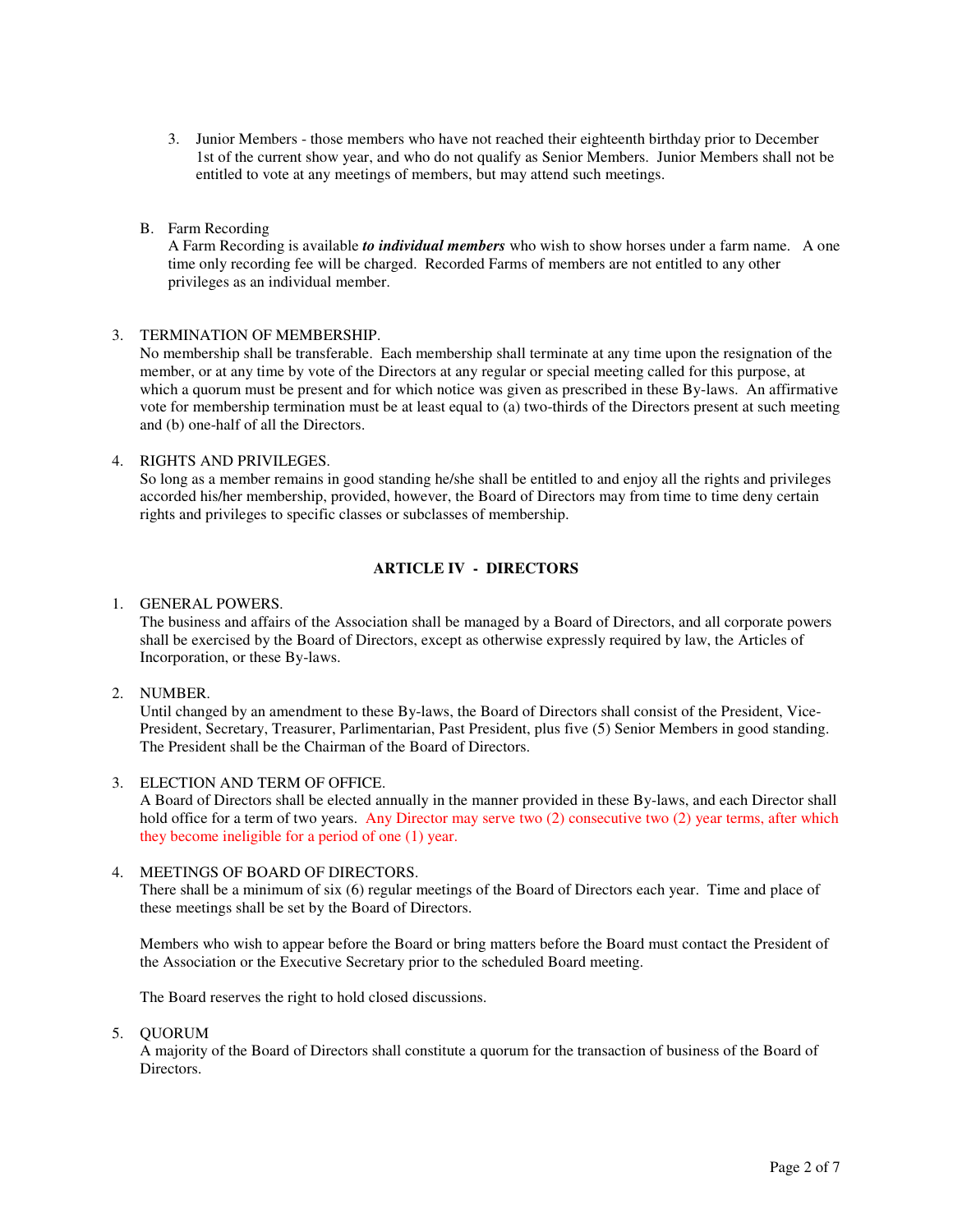### 6. REMOVAL

Any officer, director, or committee member may be removed at any time by the affirmative vote of a majority in voting power of the Board members entitled to elect a successor, given in person at a special meeting of such members called expressly for that purpose, at which a quorum shall be present.

### 7. REGULAR MEETINGS

Regular meetings of the Board of Directors may be held at such times and places as may be fixed from time to time by action of the Board of Directors. Unless required by resolution of the Board of Directors, notice of such meetings need not be given.

## 8. SPECIAL MEETINGS

Special meetings of the Board of Directors may be called by the 1) the President, 2) by any two or more Directors, or 3) by written request of 10% of the voting members in good standing. The President, having received the request for the Special Board of Directors meeting, must set a date for that meeting to be held within two weeks of the request. All Directors must be notified.

## 9. QUORUM AND MANNER OF ACTING

A majority of the number of Directors at the time fixed by By-laws shall constitute a quorum for the transaction of business. The act of a majority of the Directors present at any meeting at which a quorum is present shall be the act of the Board of Directors. In the absence of a quorum, a majority of the Directors present may adjourn the meeting from time to time until a quorum is available. The Directors shall act only as a Board and the individual Directors shall have no power as such, unless empowered by the Board.

### 10. RESIGNATIONS

Any Director may resign at any time, orally or in writing, by notifying the Board of Directors, the President or the Executive Secretary. Such resignations shall take effect at the time therein specified; and, unless otherwise specified, the acceptance of such resignation shall not be necessary to make it effective.

## 11. VACANCIES

Any vacancy in the Board of Directors, caused by death, resignation, removal, disqualification, or any other cause, may be filled for the un-expired term by the majority vote of the remaining Directors then in office, though less than a quorum, at any regular or special meeting of the Board of Directors.

# **ARTICLE V - OFFICERS**

### 1. NUMBER AND ELECTION

The Officers of the Association shall be the President, Vice-President, Secretary, Treasurer and Parlimentarian. Officers shall be elected by the Board of Directors at the first meeting of the Board after the election.

# 2. DUTIES OF THE PRESIDENT

The duties of the President shall be as follows: preside at the Annual Meeting, meetings of the General Membership and meetings of the Board of Directors; he/she shall appoint all committee chairmen, other than Standing Committees; he/she shall appoint all committees that serve at the pleasure of the President, and he/she shall be an ex official member of all committees; within the limitations imposed by the Articles of Incorporation, these By-laws and any duly adopted Resolution, the President shall have the general power to conduct and manage the affairs and business of the Association. The term of office of President shall be one (1) year, after which time a lifetime SWVHJA individual membership is offered.

### 3. DUTIES OF THE VICE-PRESIDENT

The duties of the Vice-President shall be as follows: shall assume the duties of the President in the event of the President's absence or inability to act, or at his/her request; the Vice-President shall have other duties respectively as may be specifically delegated to him/her by the President. The term of office shall be one (1) year.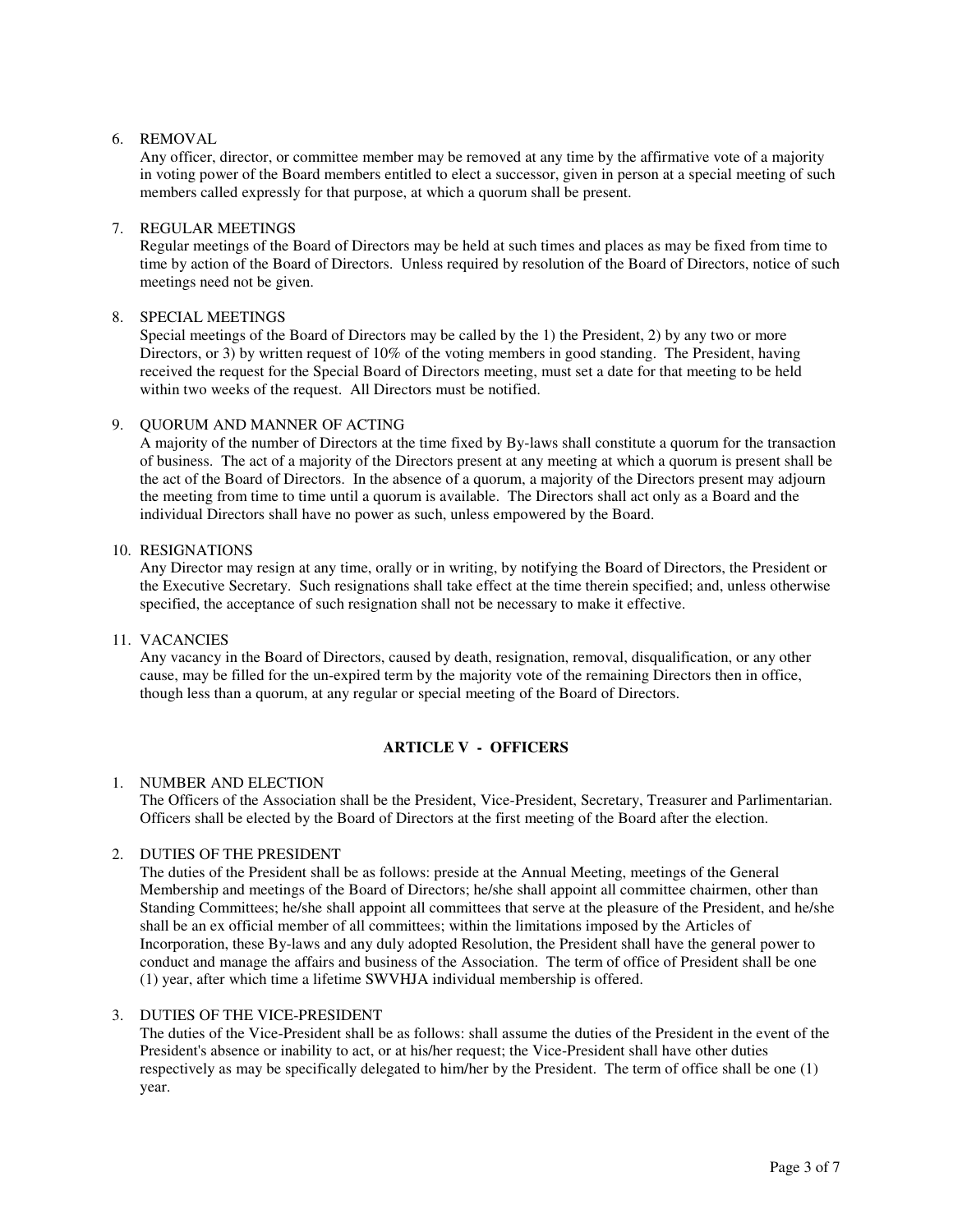## 4. DUTIES OF THE TREASURER

Except as may otherwise be specifically provided by the Board of Directors or any duly authorized committee thereof, the Treasurer shall be responsible for all funds and securities; may be present at the annual audit; against proper vouchers, cause such funds to be disbursed on the authorized depositories of the Association; regularly enter or cause to be entered in books to be kept by him/her or under his/her direction, full and adequate accounts of all money received and paid by him/her for account of the Association; and, in general, perform all the duties incident to this office. The term of office shall be one (1) year.

# 5. ANNUAL AUDIT

The Treasurer shall submit to an annual audit by a party designated by the Board. The Treasurer may be present at the annual audit. The findings of the audit shall be submitted to the Board.

### 6. DUTIES OF THE SECRETARY

The Secretary shall act as a Secretary of all meetings of the members of the Board of Directors of the Association; shall keep the minutes thereof in the proper book or books to be provided for that purpose; shall have charge of the books, records and papers of the Association relating to its organization and management as a corporation; shall perform such other duties as from time to time may be assigned or delegated to him/her by the Board of Directors; and, in general, perform all duties incident to this office. The term of office shall be one (1) year.

# 7. DUTIES OF THE PARLIMENTARIAN The duties of the Parlimentarian include overseeing the proper adherence to Robert's Rules of Order during each of the meetings of the Board of Directors and the General Membership meeting. They ensure that all motions are legally made and duly recorded. The term of office shall be one (1) year.

# **ARTICLE VI - COMMITTEES**

- 1. The President shall form ad hoc committees, with appointment of a Chairman, as seems necessary to conduct the business affairs of SWVHJA.
- 2. All committees should meet on a regular basis and report their findings back to the Board of Directors in a minimal amount of time.
- 3. No Committee can act on their own behalf without the consent and approval of the Board of Directors.
- 4. The Board of Directors may, by resolution of a majority of the Directors present at any meeting at which a quorum is present, designate other committees of limited authority, each such committee to consist of two (2) or more members.
- 5. A majority of such committees shall constitute a quorum for the transaction of business, and the act of a majority of those present at any meeting at which a quorum is present shall be the act of the committee. Members of any such committee shall act only as a committee and the individual shall have no power as such.
- 6. The Board of Directors shall have the power at any time to change the members of, fill vacancies in, and discharge any such committee, either with or without cause. The appointment of any member to any such committee, if not sooner terminated, shall automatically terminate upon the appointment of his/her successor or upon the earlier cessation of his membership. No member may serve on more than three (3) committees concurrently or hold more than two (2) committee chairs.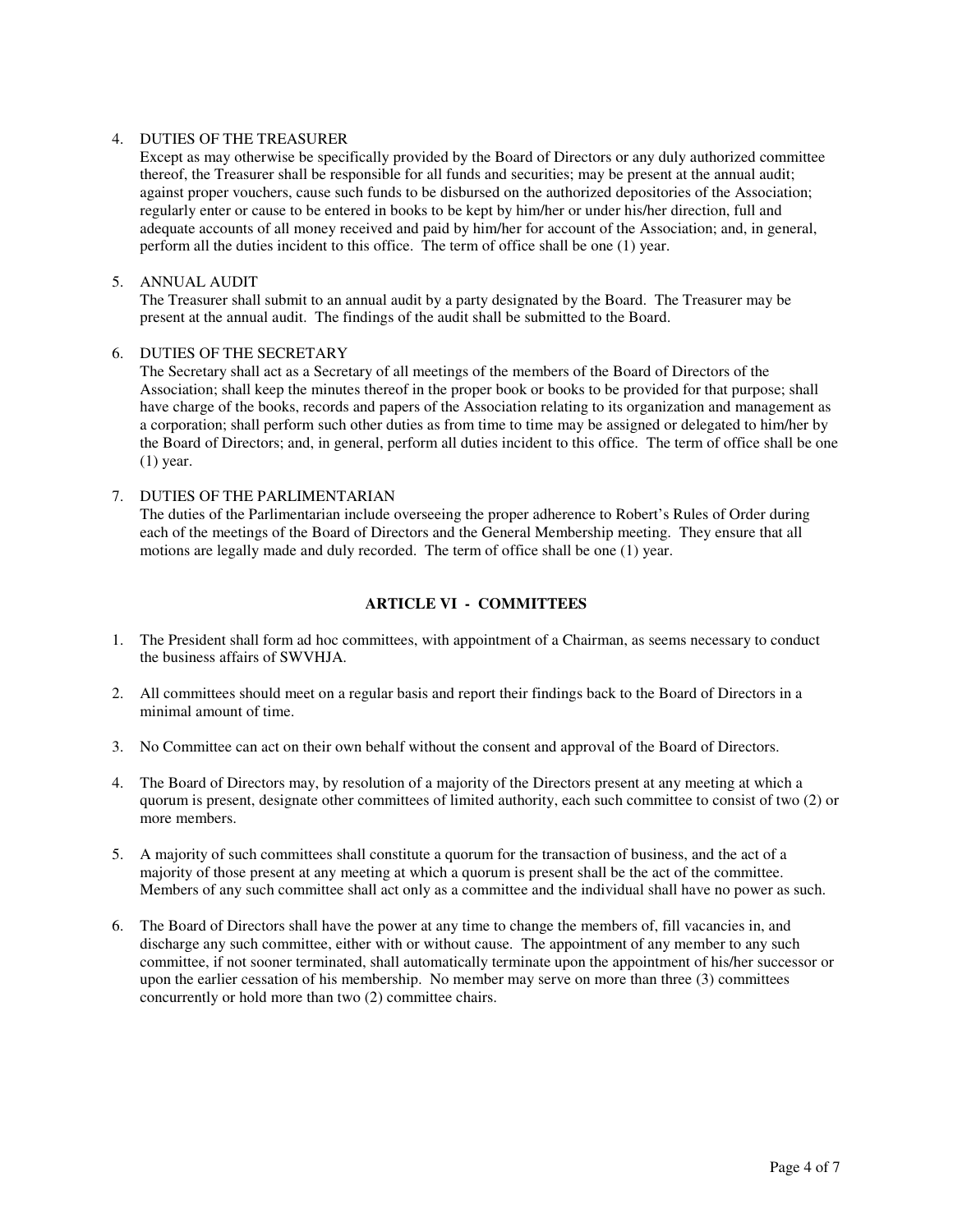# **ARTICLE VII - ELECTIONS**

### 1. ELECTION OF OFFICERS

Election of the Board of Directors will be held at the General Membership Meeting and they will take office at the first meeting immediately following the election. No Senior member will be entitled to hold more than one (1) office.

Elected positions of this Association shall be the Board of Directors. There shall be ten Directors plus the past President of the Board. Five Directors are to be elected each year to serve a term of two years.

Each member entitled to vote for the Board must cast their vote in person for vacancies on the Board.

## 2. NOMINATIONS

The Nominating Committee shall publish a ballot listing the nominees for election to the Board of Directors prior to the Annual Meeting. Nominations can also be made by voting members from the floor during the Annual Meeting.

The Nominating Committee shall submit nominations for elections to the Board of Directors, prepare and distribute ballots, and verify the results of said election.

# 3. ELECTION OF OFFICERS

The Directors elected by ballot shall assume office at the first Board meeting after the Annual Meeting, and serve until their successors have been duly qualified and elected. Officers of the Board are voted on by the Board of Directors at the first meeting of the Board of Directors after the Annual Meeting.

# **ARTICLE VIII - MEETINGS**

## 1. ANNUAL MEETING

The Annual Meeting of the members of the Association, is for the purpose of the election of the Board of Directors for the ensuing year, and for such other matters as may properly come before the meeting, shall be held at such time as may be designated by the Directors in notice of such meetings.

At each annual meeting, all voting members shall elect directors and all annual meetings shall be general meetings. They are open for the transaction of any business proper for consideration by members of the Association and within the powers of the Association without special notice of such business except in cases in which special notice is required by statue by the By-laws.

### 2. SPECIAL MEETINGS

At any time in the interval between annual meetings, special meetings of the members may be called by: (1) the President or (2) a majority of the Board of Directors by vote at a meeting or in writing to the Executive Secretary or (3) by the Executive Secretary upon the written request (stating the purpose or purposes and the matters to be acted on thereat) of not less than (10%) of the voting members of the Association.

### 3. NOTICE OF MEETINGS OF MEMBERS

Written or printed notice of every Annual or Special Meeting of members shall be given to each Individual Senior Member entitled to vote at such meetings not less than fifteen (15) days nor more than sixty (60) days before the date of such meeting.

4. QUORUM

Except as otherwise provided by law, at any meeting of the members, the presence in person of ten percent (10%) in voting power of the members entitled to vote at such meetings shall constitute a quorum for the transaction of business. In the absence of a quorum, a majority of members present in person entitled to vote may adjourn the meeting from time to time and from place to place until a quorum is obtained.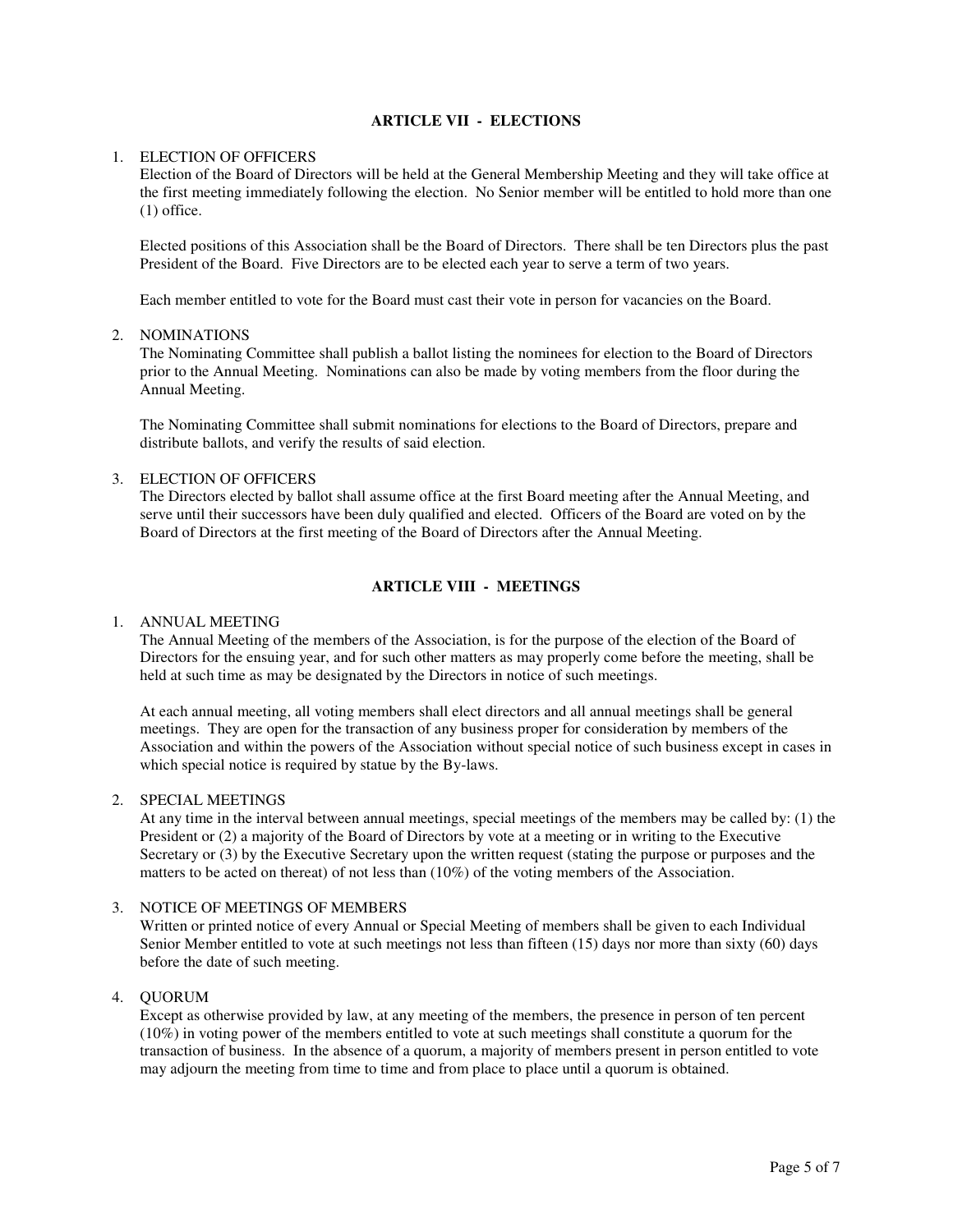## 5. VOTING

Except as otherwise provided by law, by the Articles of Incorporation, or by these By-laws, each Individual Senior Member, eighteen years of age or over, shall be entitled to vote upon matters to be voted upon by the members. Any member entitled to vote must vote in person.

If a quorum is present, the affirmative vote of a majority in voting power of the members represented at the meeting and entitled to vote on the subject matter shall be the act of the members, unless the vote of a greater number is required by law.

## 6. ORGANIZATION

At every meeting of the members, the President, or in his/her absence the Vice-President, shall act as Chairman of the meeting. If none of these is present, a person chosen by a majority vote of the Directors present, in person, shall act as Chairman. The Secretary, or at the discretion of the Chairman, any person designated by him/her, shall act as Secretary of the meeting.

## 7. BUSINESS AND ORDER OF BUSINESS

At each meeting of the members such business may be transacted as may properly be brought before such meeting, whether or not such business is stated in the notice of meeting or in a waiver or notice thereof, except as otherwise by law or by these By-laws expressly provided. The order of business of all meetings of members shall be determined by the Chairman and procedures of Robert's Rules of Order. The fiscal year of this Association shall be December  $1<sup>st</sup>$  through November  $30<sup>th</sup>$ .

# **ARTICLE IX - DISCIPLINE**

## 1. INDIVIDUALS

The provisions of these By-laws shall apply at any SWVHJA Recognized Show to the following persons: owner, exhibitor, agent, trainer, manager, rider, handler, show official, show employee, or member of the family of the above, individual member of SWVHJA or any person who acts in a manner in violation of the rules of the Association or deemed prejudicial to its best interest.

Any act at a SWVHJA Recognized Show in violation of the Rules by a member of the family of a person participating in the show who is described in the previous sentence, may be deemed to have been committed by such person and subject him/her to penalties.

### 2. VIOLATIONS

A violation is any act prejudicial to the best interest of the Association, including but not limited to the following.

- a. Violation of the rules of the Association.
- b. Penalization by USEF or the American Humane Society.
- c. Failure of a Show Official to perform his duties at a show in accordance with the rules.
- d. Failure of an exhibitor or his representative to sign the entry blank of a show in which he/she competes.
- e. Exhibiting any horse while in the care, training or custody of a suspended trainer.
- f. Riding, exhibiting, coaching or training for the benefit, credit, reputation, or satisfaction of a suspended person.
- g. Failure to settle indebtedness in a timely fashion.

### 3. PROTEST

A protest can be lodged with the Board of Directors accompanied by a non-refundable \$100 fee.

a. The protest must be in writing to the attention of the President at the then published address of the Association, received within 30 days of the incident triggering the protest. The protest must specify the nature of the protest, including but not limited to dates, events, names, officials and rules violated and must be signed by a current member. If the protest is lodged by a Junior member, the signature of his/her parent/guardian must also accompany the protest.